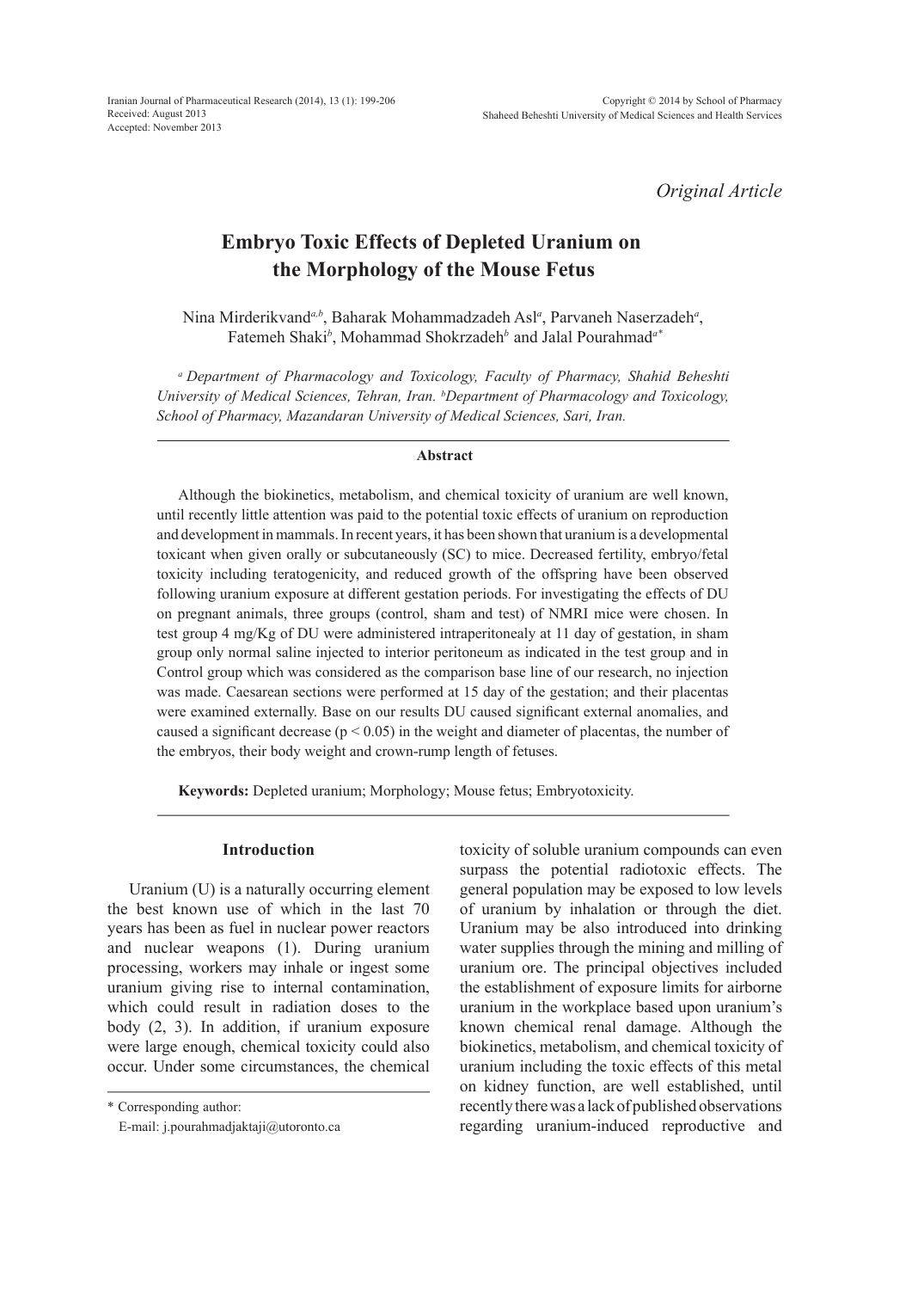developmental toxic effects (4, 5).

Uranium, atomic number 92, is a naturally occurring element. The best known use of uranium is as a fuel in nuclear power reactors. Due to its important role in the nuclear industry, a considerable research effort dealing with the metabolism of uranium in mammals has been prompted during the last decades (6) Penetration of uranium into the animal body may be accomplished by several routes: intravenous, Intraperitoneal, inhalation, oral, sub coetaneous, *etc*.

According to the latest information in the database there are only a few articles which have studied the toxicity effects of uranium on fetuses or teratogenicity of this metal on mammals.

In one of these studies, doses of 0, 5, 10, 25 and 50 mg/Kg/day of Uranium acetate dehydrate was taken to pregnant mice during the pregnancy period of 15-6 days.

Toxic effects have been reported as weight loss, reduced food intake and growth retardation in pregnant mice that did not depend on the effects of uranium toxic doses, but doses by more than 5 mg/Kg/day were caused toxicity in embryos. Cleft palate, hematoma, loss of bone in the skull of the fetus were the effects of uranium toxicity which is reported in this study (7). In another study, maternal toxicity, reduced weight and increased relative liver weight was observed. Fetal toxicity consisted of decreased fetal body weight, body length, cleft palate, and mass region of blood on face was seen. Problems such as rotation and reduced ossification of skull and bones, tail, hind foot and paragraphs Metatarsus the front toes were exist (8).

There is only an available article which is related to the direct effects of Depleted Uranium in the mouse embryo. In this study the Depleted Uranium with different concentrations was implanted in the body of pregnant rats, the female mice were mated and pregnant, at twentieth day of pregnancy the embryo were taken outside the body of all pregnant mice the level of Uranium in liver, kidney and fetal plasma were measured. Although uranium levels were increased in fetal body, but no specific toxicity such as weight loss, and small size were observed (9).

As "Bertel" mentioned in Teratogenic Toxicity: "Soluble Uranium oxide and Nanoparticles can cross the placenta to the fetus and rapidly toxic the growing fetus. At low doses, Nano-particles damage the fetal brain and cause mental retardation and behavioral problems. Other teratogenic effects include various deformities and diseases, and even affect the growth hormone and the immune system of fetal. In the research was carried out male rats, were received Uranium acetate dehydrate with doses (0, 5, 10 and 25 mg/Kg day) by gavages for 60 days then mated with females that had been treated for 14 days. Growth and development of infants were studied after 0, 4 and 21 days of lactation; in this period the increases in the number of dead infants were observed. (10).

The potential toxicity or adverse effects of DU in pregnant women who were exposed to depleted uranium. in the recent 60 years was including; 1 - Female victims of using banned bombing weapons containing depleted uranium in countries such as Iraq, Kuwait, Afghanistan). 2 - Women employed in civilian nuclear reactors, uranium mines and mining. 3- Women who participate in the process of nuclear waste or living near a nuclear waste disposal site, was always one of the most serious concerns' in environmental toxicology.

Possibly Contact with depleted uranium leads to toxicity and fetal malformations in the fetus and finally repeated abortions in pregnant mice. Therefore, toxicological and pathological we search to determine the effects of Depleted Uranium in embryonic cells and mitochondrial damage in mouse embryonic cells will be more than necessary in our country which is going to use peaceful nuclear energy, outcomes of this research will provide protective strategies which can counter the toxic effects of depleted uranium in high risk women, and also arrangements for proper disposal of the industrial waste, including depleted uranium.

### **Experimental**

### *Devices and tools*

Binocular optical microscope, Research Microscope Model M3, Manual rotary microtome, One scale balance with an accuracy of 0.1 g, Analytical balance with an accuracy 0.0001 g, Water distillation apparatus, Loop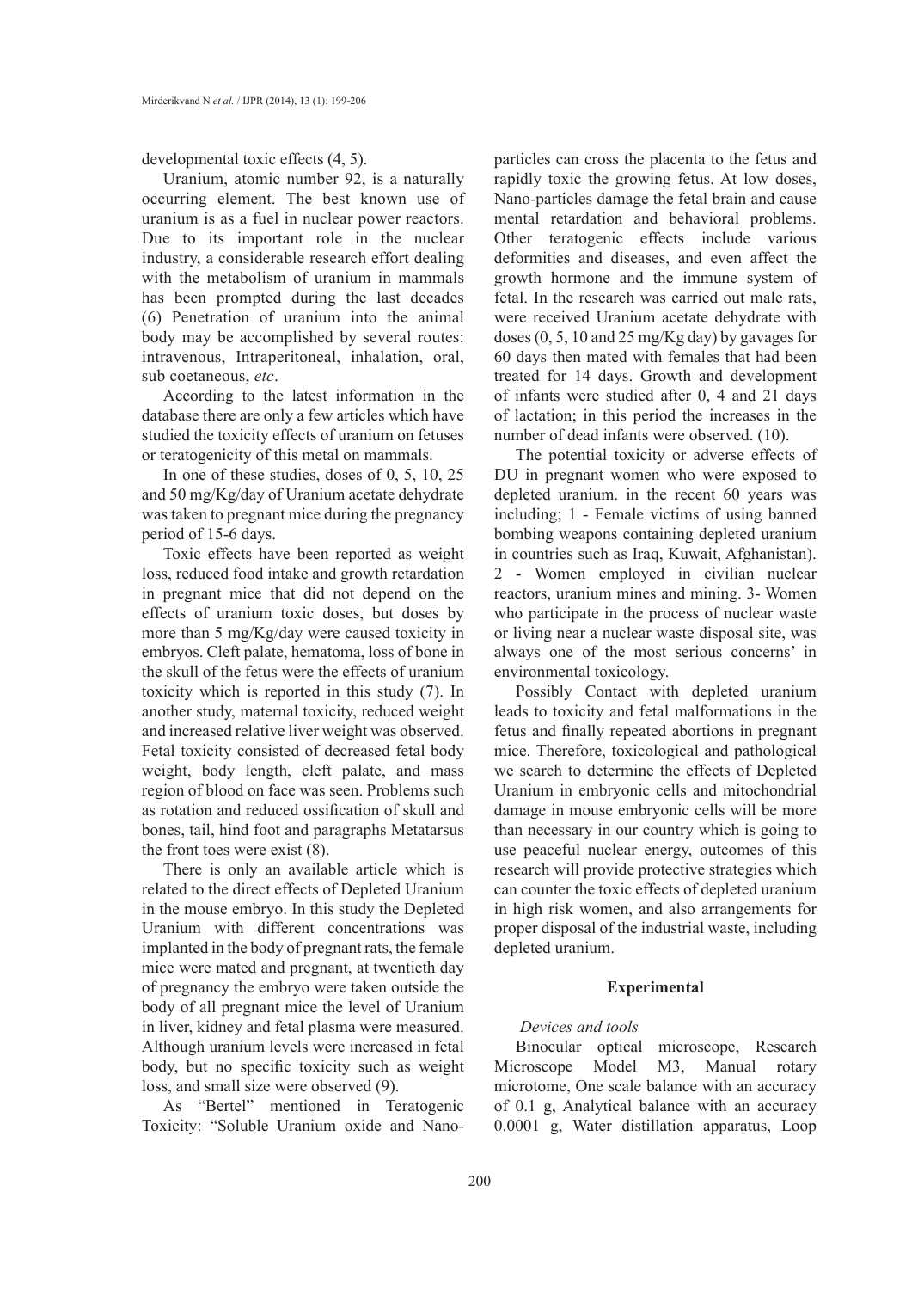binoculars, Timer, Surgical Sets (forceps, scalpel, scissors, dissection tray *etc*), Laboratory glassware (flask, graduated cylinders, desiccators *etc*), Molding Wax for molding glass, Tissue warming plate, The Oven, Metal cages for keeping the animals, Computer and printer, slide and cover slip, Filter Paper, Digital camera, Latex Gloves, Cotton hydrophilic

#### *Compounds*

Uranyl acetate dehydrate, Medical alcohol, Toluene, Paraffin with a melting point of 60-56  $\degree$ C, antler glue, xylene, Picric acid, bouin›s fixative solution, Haupt›s gelatin, Glacial acetic acid, Formalin, Haematoxylin, Eosin powder, Gelatin, Ether, were purchased from Sigma–Aldrich Co. (Taufkrichen, Germany). All other chemicals were of the highest commercial grade available. Normal saline and Distilled Water were offered as a generous gift by Daroo Pakhsh Co.Ltd.Tehran, Iran.

### *Animal*

The animal used in this research, were mice of NMRI race, purchased from Institute Pasteur (Tehran, Iran). Firstly, the limited numbers of healthy mice separated, their feeding and housing have done in special cages which their floor covered by woody chips. The food consisted of ready pallets. Their necessary water supplied by special bottles. In order to preventing any kind of pollution, the woody chips in floor of cage changed at least once a week and their consuming water bottle replaced 3 or 4 times in this period of time. Every few days, the cages disinfected by Formalin 6%, ethanol or liquid bleach. The temperature and moisture of the room determined regularly. All mice were housed in a room at a constant temperature of 25 ºC on a 12/12 hr light/dark cycle with food and water available. All experiments were conducted according to ethical standards and protocols approved by the Committee of Animal Experimentation of Shahid Beheshti University of Medical Sciences, Tehran, Iran. The ethical standards were based on "European Convention for the Protection of Vertebrate Animals Used for Test and other Scientific Purposes" Acts of 1986, and the "Guiding Principles in the Use of Animals in Toxicology," adopted by the Society of Toxicology in 1989, for the acceptable use of test animals. All animals received humane care according to the criteria outlined in the "Guide for the Care and Use of Laboratory Animals" prepared by the National Academy of Sciences and published by the National Institutes of Health (NIH publication 86 – 23, revised 1985).The mice has monitored during the study period, the weak and sick mice has distinguished and eliminated. In this study, in order to investigate the effect of uranyl acetate dihydrate on growth of mice fetus, 3 groups each contained 6 female adult mice selected. Before that, the pregnant mice were chosen by observing the vaginal smear and plug. In this project following groups were considered and studied:

1) Test group: in this group half of 6 adult female mice which did not have the experience of mating have been selected. The uranyl acetate dihydrate with the concentration of 4 mg/Kg/day injected intraperitonealy. This solution injected at 11 day of gestation.

2) Sham group: in this group, only normal saline injected to interior peritoneum as indicated in the test group.

3) Control group: this group which was consider as the comparison base line grew up in a quite normal condition.

The animals were anesthetized at 15 day of gestation. Following laparatomy, the uterus was exteriorized and the number and location of fetuses and resorption were noted, then their weight and length (crown- rump length) were measured. Individual fetuses were examined carefully for external anomalies then fetuses were stained by haematoxylin-eosin method and investigated by stereomicroscope for skeletal malformations. The incidence of skeletal malformations and other histological lesions were determined and compared in the groups. Statistical significance between groups was determined using SPSS program and compared by one way analysis of variance (ANOVA).

Binomial data were examined using the Chisquare test. The minimum level of significance was  $p < 0.05$ .

#### *The surgery and tissue preparation*

Mice were supine in description tray after being anesthetized by ether or chloroform. The uterus including fetuses and placenta are visible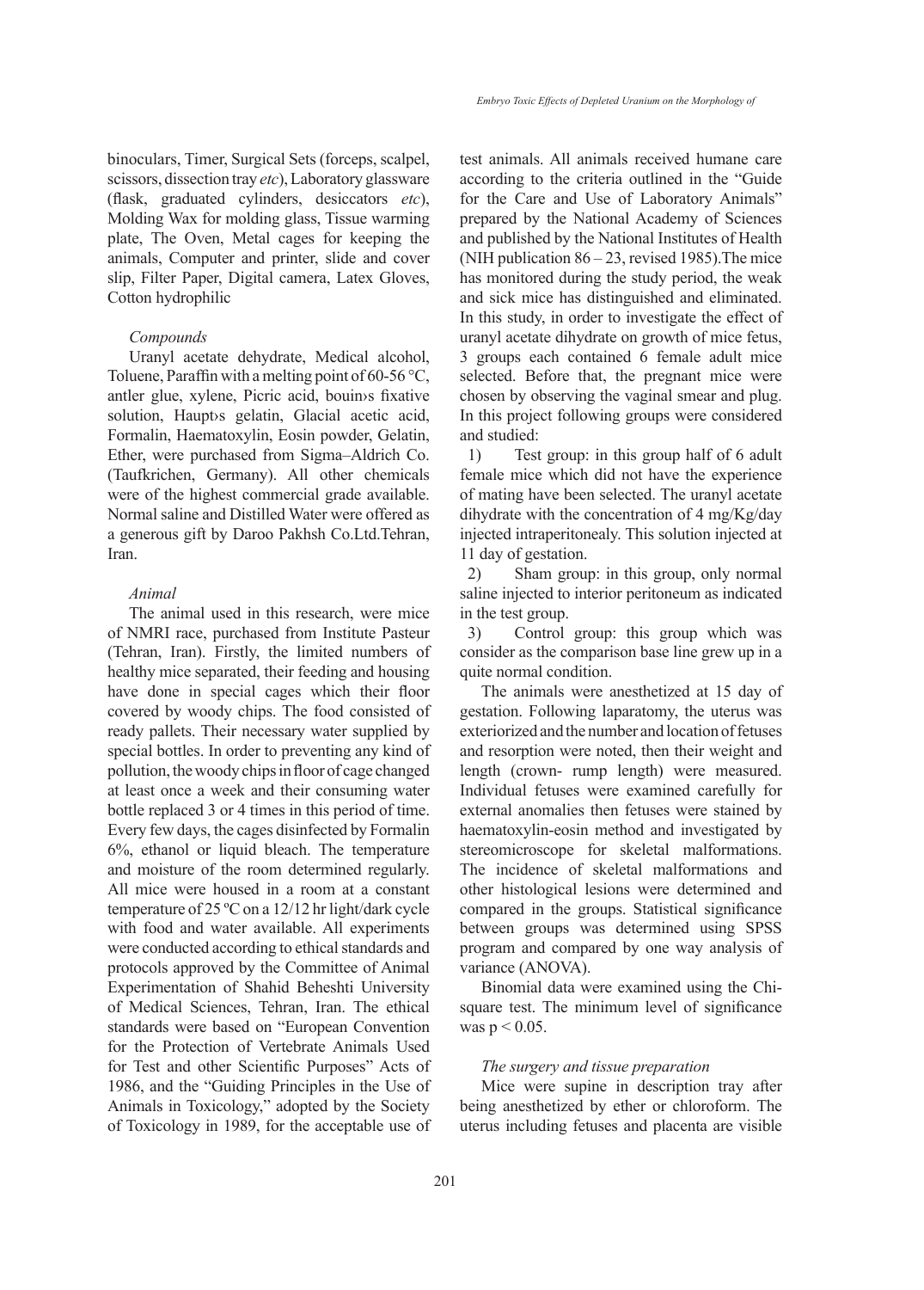| <b>Sequence of event</b> | <b>Stage</b>         | <b>Material</b>    | Time                                |
|--------------------------|----------------------|--------------------|-------------------------------------|
|                          | Dewaxing of paraffin | Toluene            | 5-6 minutes (if necessary repeated) |
| 2                        |                      | Alcohol 100        | 5 min                               |
|                          |                      | Alcohol 90         | 5 min                               |
|                          | Hydration            | Alcohol70          | 5 min                               |
|                          |                      | Alcohol50          | 5 min                               |
|                          |                      | Distilled water    | 5 min                               |
| 3                        |                      | Haematoxylin       | $3-5$ min                           |
|                          |                      | Washing with water | 5 min                               |
|                          | Staining             | Alcohol50          | 5 min                               |
|                          |                      | Alcohol70          | 5 min                               |
|                          |                      | Eosin              | 5 min                               |
| 4                        | Dehydration          | Alcohol 90         | 30 second                           |
|                          |                      | Absolute Alcohol   | 30 second                           |
| 5                        | Clearing             | Toluene            | 5-10 minutes                        |

| <b>Table 1.</b> Time table of sequences of events in the staining procedure. |  |  |
|------------------------------------------------------------------------------|--|--|
|------------------------------------------------------------------------------|--|--|

after opening abdominal skin in front of the vagina. The tissue sections were prepared in series in order to investigate the microscopic variations due to toxic effect of uranyl acetate dihydrate on ovary. In the following, the different stages of preparation were summarized.

### *a) Tissue fixation*

The tissue samples should be fixed for preparing to maintain their natural shape and avoid marked alterations. Leaving tissues in the air may causes evaporation and this water loss may cause shrinkage. On the other hand, putting the samples in water causes swelling or osmotic pressure.

In order to fix tissues obtained from fetuses, we rinsed them by physiologic serum and put them in bouin›s fixative solution for 18 hours then we continue with dehydrating stages.

## *b) Dehydration, Clearing, Infiltration*

The process of removing cellular and tissues water is called dehydrating which proceed by medicinal ethyl alcohol. After dehydrating the alcohol replaced with cellular and tissues water should be extracted. Toluene is used for extracting alcohol. After clearing stage we introduce paraffin in to tissues that this procedure was done by inserting tissues in the paraffin bath and oven (11).

## *c) Embedding*

Once tissues saturated completely by paraffin we started embedding process. For this purpose the samples were taken out from paraffin bath 2

and put it into glassy molds which are specified for embedding and contains melt paraffin. This stage should be done immediately and carefully in order to prevent bubble formation. Besides the samples should be located in the middle of the mold (minimum distance of 1mm from bottom) (11).

### *d) Sectioning*

Before cutting, the molds contain paraffin were shaped in to small trapezoid. In other word, the molds were shaped in to neat and regularized forms, we call this procedure trimming. Then the molds are fixed in special tray for installing on microtome. After fixing molds on microtome and sectioning, the paraffinic bands containing tissue sections with thickness of 10 micrometer for fetus and 6 micrometer for placenta, uterus, and ovaries, were achieved in series.

### *e) Sticking the paraffinic bands on slides*

The obtained paraffinic bands were transferred on slides which covered by Haupt›s gelatin glue. In order to eliminate the shrinks on paraffinic bands, the surface of slides should already be covered with formalin 2%. We put paraffinic bands to float on these slides and finally, the slides were located on warming plate which its heat is adjusted to 40 °C (10-15 °C) lower than the melting point of paraffin). After complete spreading and drying the sample, we took the slides from warming plate.

### *Staining*

Not only the nuclei and cytoplasm of cells but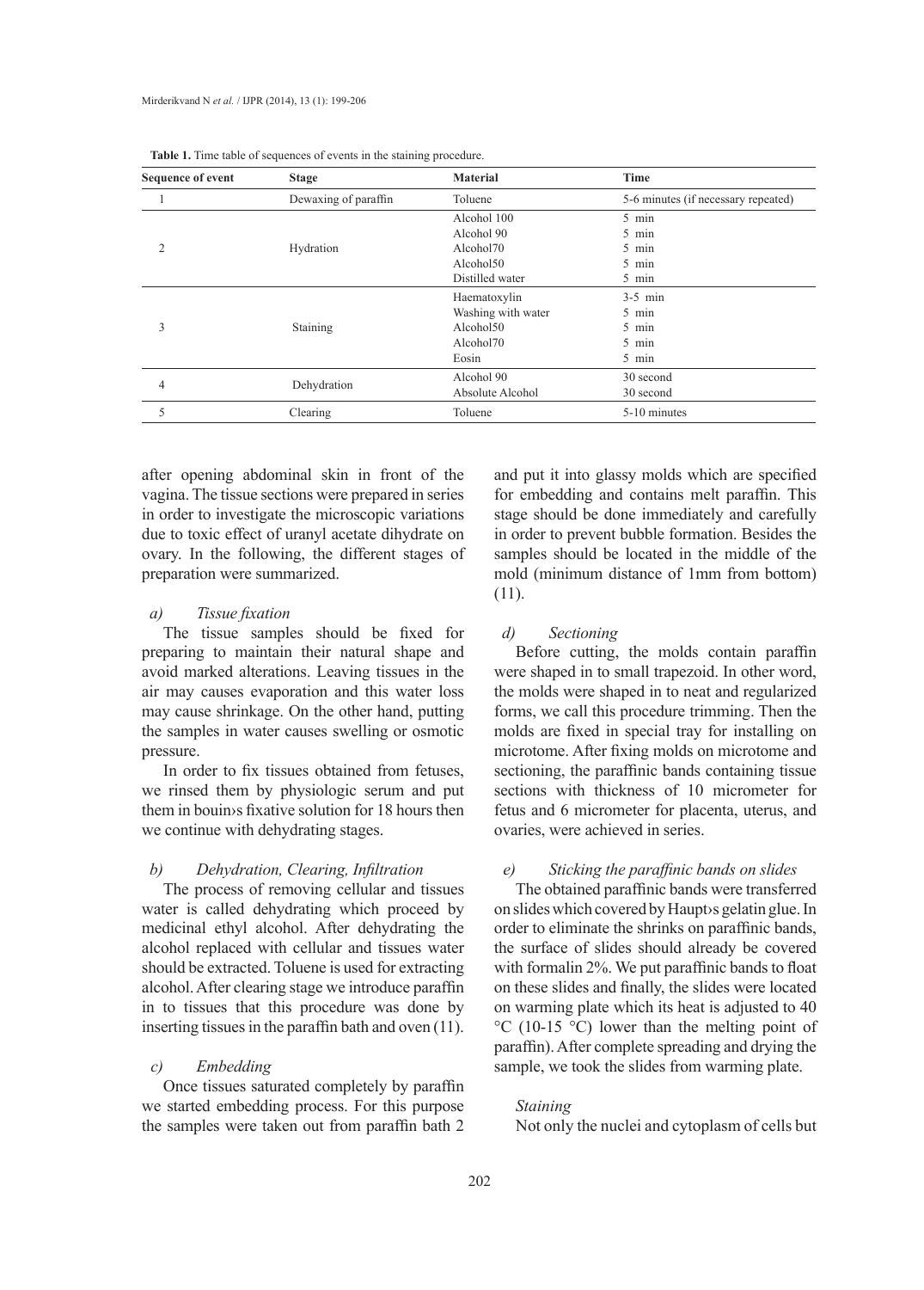



Test group control group

Figure 1. Comparison of the curves in the cerebral cortex of fetuses in test and control groups.

also the connective tissues surrounding the cells were stained. The staining procedure performed as follows (Table 1).

#### *Mounting the cover slips*

As soon as finishing the staining process and before drying the samples, we stuck the samples with antler glue on slides. This procedure should be done carefully in order to preventing the bubble formation on the slides. Then the cover slips were mounted on slides.

### *The investigation on tissues*

The stained sections were investigated microscopically and the microscopic parameters of fetuses belong to sham, test and control group were compared. Parameters compared include weight of mother and fetus, weight of placenta (measured by digital balance), placenta diameter and size of fetus C-R (Crown - Rump Length) (measured microscopically by caliper).

### **Results and Discussion**

In this study the teratogenicity of depleted Uranium on with NMRI mouse fetus was studied, after appropriate tests the results of this research were demonstrated and discussed along with findings of previous similar works. In the morphological and macroscopic point of view the things that seemed to be noteworthy in this research were that liver of fetuses in test group were bulkier and head of them also were larger than those of control and Sham groups (pictures not shown).

#### *Histological results*

The photomicrographs were prepared from samples of test, Sham, and control groups which some of them are shown in pictures 1, 2, 3 and 4. The important findings in test group compare to sham and control groups were:

1) Lack of specific curve in cerebral cortex (Figure 1).

2) In one case the fetus did not have fingers in hand (Figure 2).

3) The rotation of C shape in fetus of test group did not observe and their backs were straight (Figure 3).

4) The weight of fetuses and the size C-R were more than control group (Figure 3).

5) The appearance of liver was large and dark (Figure 4).

6) Disappearing of umbilical hernia in 15 days fetus is the reason of delay in growth of it (Figure 4).

*Alteration in the weight of fetuses*

The total weight of fetuses in test group were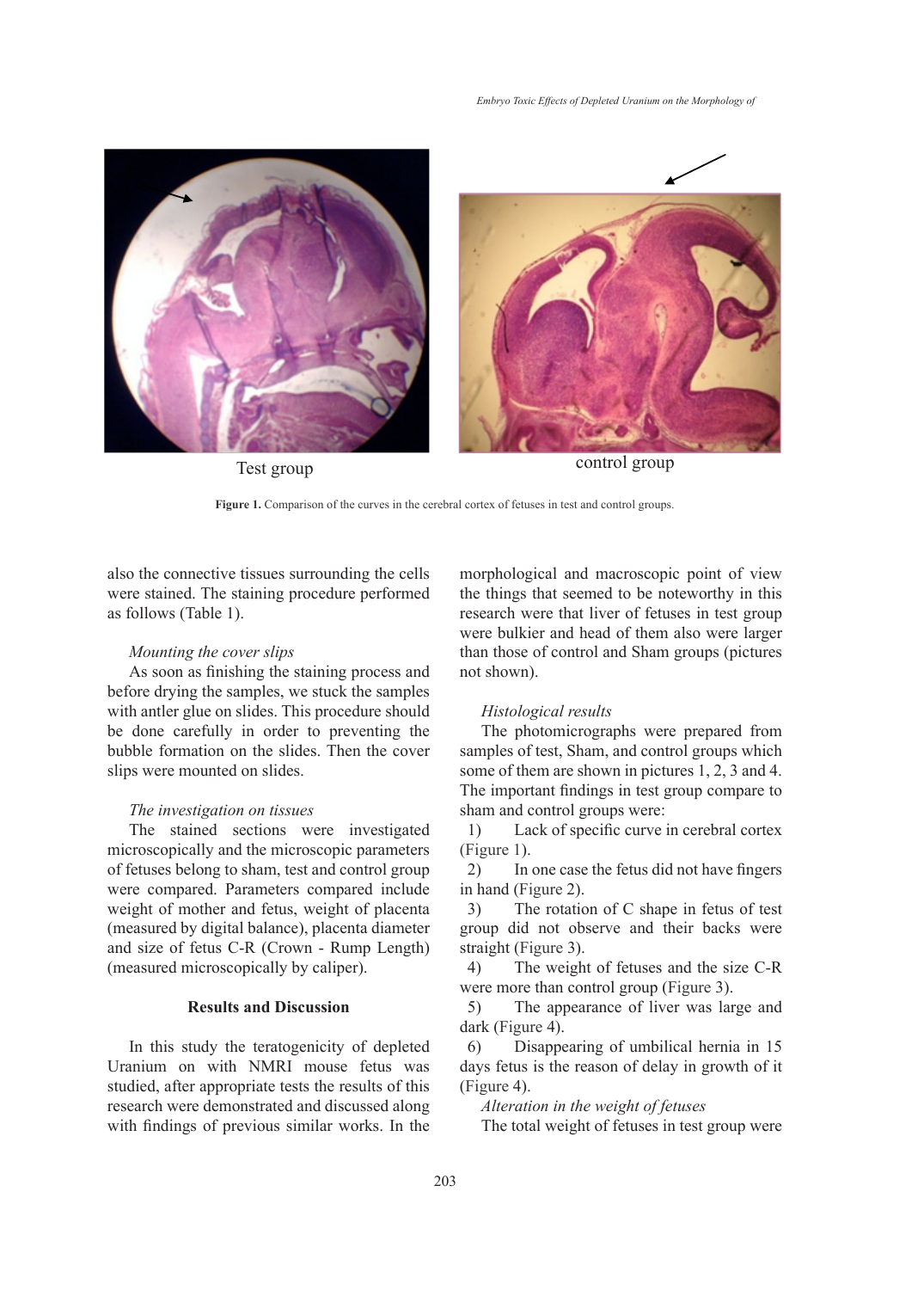

**Figure 2**. The lack of fingers in the test group.



Figure 3. Comparison of the correct rotation of fetus and the CR in both test and control groups.



**Figure 4.** View of enlarged liver and also umbilical hernia in the test group due to the delay in the fetal development.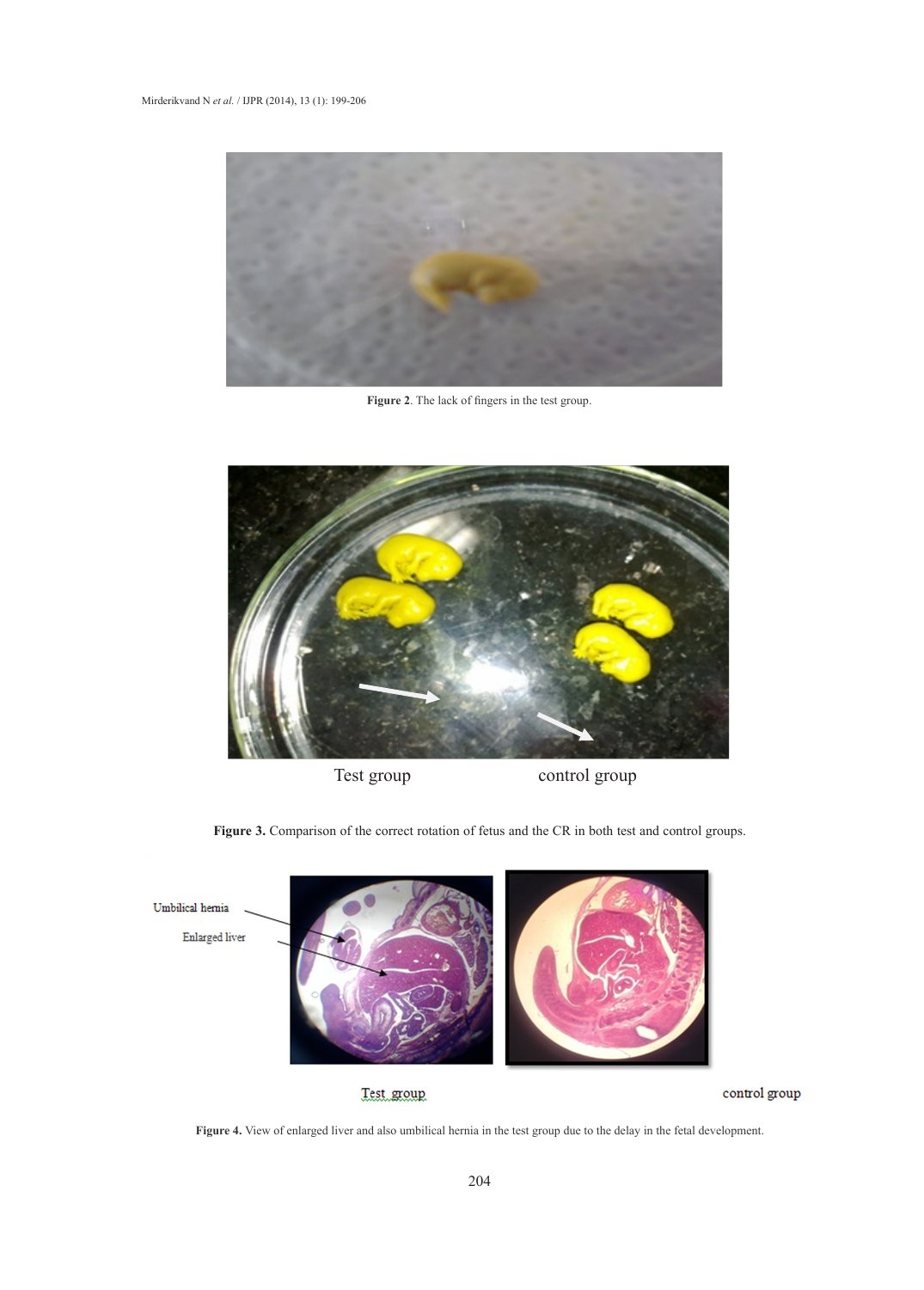

**Figure 5.** Comparison of weight of fetuses in the test, sham and the control groups. Values represented as mean±SD (n=3). \* P<0.001 compared with sham and the control groups.

significantly ( $P < 0.001$ ) increased compared to control and Sham groups .

### *Alteration in the weight of placentas*

The weight of placenta was decreased in test group but this decrease was not significant ( $p <$ 0.001) compared to control and Sham groups.

### *Alteration in the diameter of placentas*

The placenta diameter in test group was increased but this increase was not significant (p < 0.001) compared to control and Sham groups.

#### *Alteration in the length of fetuses*

The length of fetuses has significantly (P<0.001) increased in test group compared to Sham and Control groups.

According to Khera report in 1987 the



**Figure 6.** Comparison of weight of placentas in the test, sham and the control groups.Values represented as mean±SD (n=3).

concentrations higher than 5 mg/Kg/day of depleted uranium could cause toxicity in mouse fetus (7). One of the toxic effects of DU on mouse fetus reported in this study was decreasing in ossification of skull. In our study, the surface of cerebral cortex was straight and without curve. Domingo also reported that the Nano particles of depleted Uranium even in lower concentrations could injure the fetus brain and cause behavioral problems and mental retardation (12).

In our study we realized significant decrease in placenta weight in DU exposed test group that can be a reason for lack of sufficient blood supply to brain which leads to delay in the growth of fetus brain and probably could cause mental retardation.

In test group of our research, fetuses do not have natural C shape rotation. Domingo also



**Figure 7**. Comparison of diameter of placentas in the test , sham and the control groups. Values represented as mean±SD (n=3).



**Figure 8.** Comparison of length of Fetuses in the test, control and sham groups. Values represented as mean  $\pm$  SD (n=3).  $*$ P<0.001 compared with sham and the control groups.